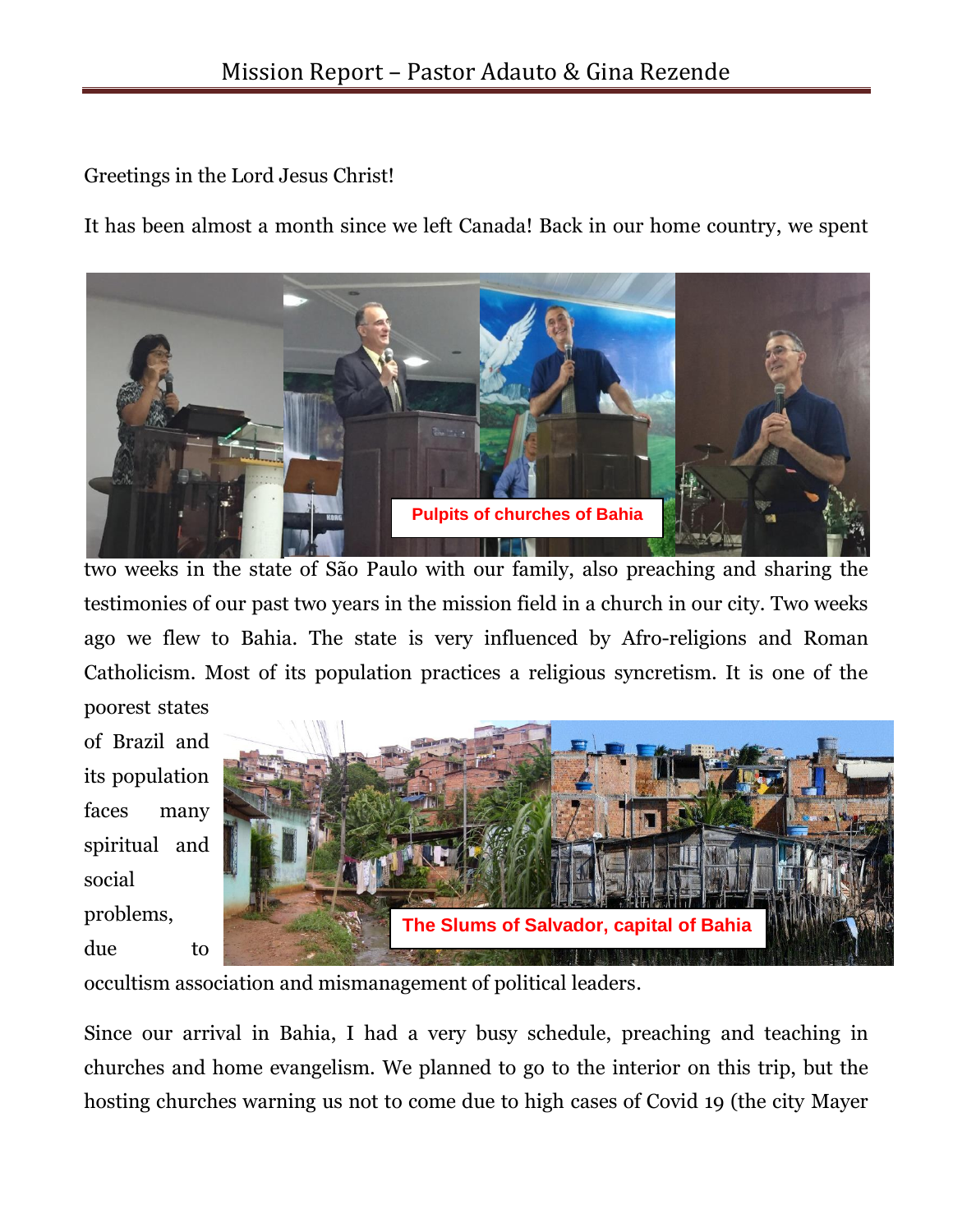## Mission Report – Pastor Adauto & Gina Rezende

wanted to avoid travelling until the cases drop). The time in Bahia has been very fruitful. The Christian community was such a blessing to us and very receptive and hungry for more of God in their lives. We preached in churches in the capital Salvador, and in the cities of Lauro de Freitas and Dias'Davila. We also shared the gospel with some families and they were very open to the message. We were invited to return which we did and kept teaching God's word in their homes. We are heading back to São Paulo today, August the 3rd, but we are planning for our return trip to Bahia at the end of September to spend time visiting and helping out churches in the farthest regions of the state. Meanwhile, I will be speaking at a Convention of local churches in São Paulo on the 13-14<sup>th</sup> of August. I was called to speak at the Full Gospel Convention at the 6-7<sup>th</sup> of August, but yesterday there was a new regulation in the city due to Covid 19 and they



had to cancel it for now. I will be speaking and teaching in locals Christian rehab (there is a crack epidemic in Sao Paulo and thousands of people are addicted to this terrible and destructive narcotic). In September we will travel to the southern states of Rio de Janeiro and Minas Gerais for three weeks mission trip. The local churches will accommodate us while we preach and join in outreach evangelism and crusades. However, we know that plans can change as the country like Canada is changing regulations when cases in cities and states increase. God's will shall be done!